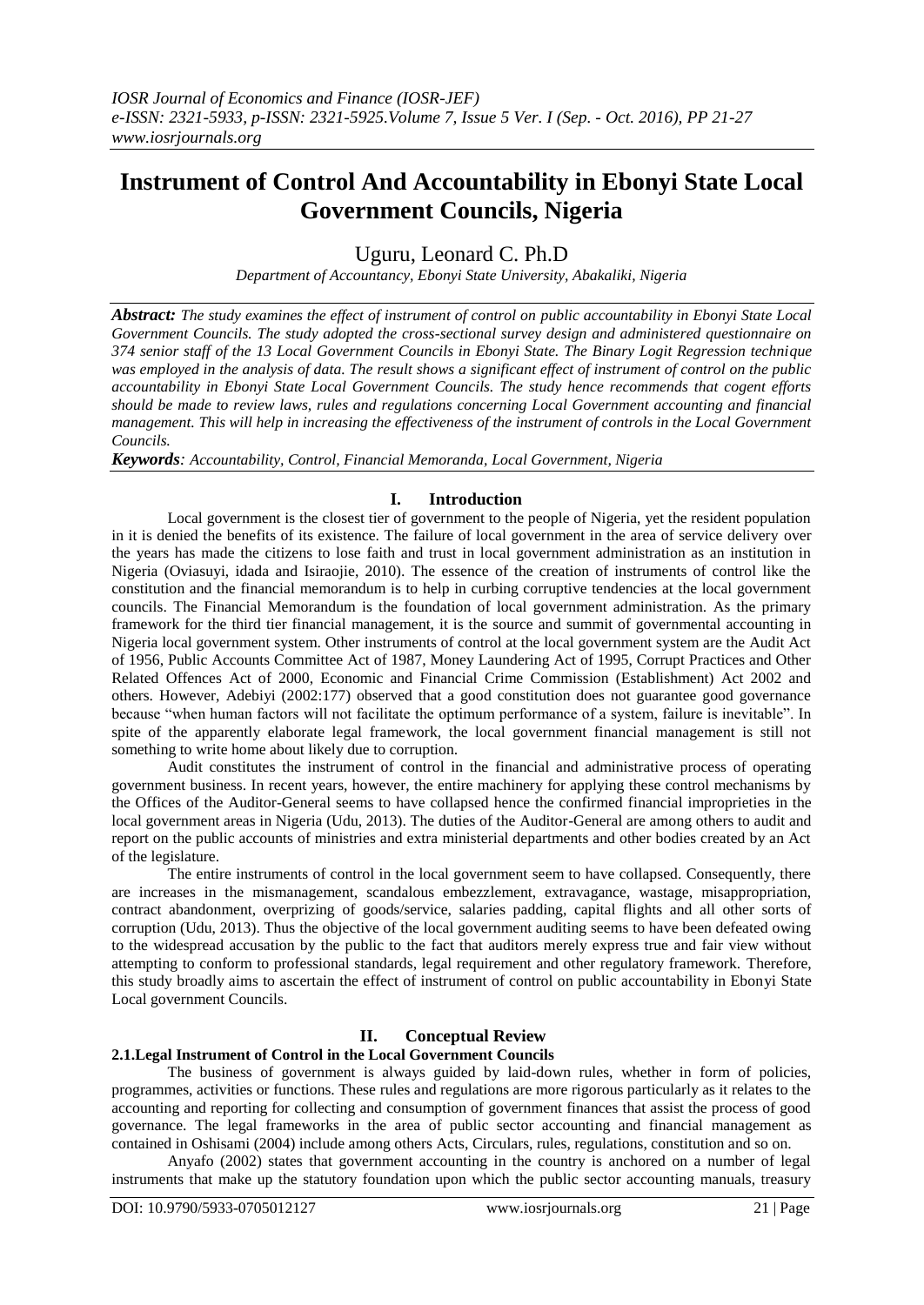circulars, federal financial regulations, state financial instructions, and local government financial memorandum are established.

| Count | <b>THERE</b> Is bother of the Eugen motivation regulating Eocal Governments<br><b>Description</b> | <b>Number</b> | Year |
|-------|---------------------------------------------------------------------------------------------------|---------------|------|
|       |                                                                                                   | No. 38        |      |
|       | The Audit Act                                                                                     |               | 1956 |
| 2.    | The Financial (Control and Management) Act                                                        | No. 33        | 1958 |
| 3.    | The Financial (Control and Management) Amendment Act                                              | No. 27        | 1987 |
| 4.    | Public Accounts Committee Act                                                                     | No. 8         | 1987 |
| 5.    | The Civil Service (Re-organization) Act                                                           |               | 1988 |
| 6.    | The Civil Service (Re-organization) Amendment Act                                                 | No. 2         | 1991 |
| 7.    | Money Laundering Act                                                                              | No. 3         | 1995 |
| 8.    | Advance Fee Fraud and Other Related Offences Act                                                  | No. 13        | 1995 |
| 9.    | Corrupt practices and other Related offences Act                                                  | No. 5         | 2000 |
| 10.   | Economic and Financial Crimes Commission (Establishment) Act                                      | No. 5         | 2002 |
| 11.   | Corrupt Practices and Other Related Offences Act                                                  | No. 6         | 2003 |
| 12.   | Money Laundering (Prohibition) Act                                                                | No. 7         | 2003 |
| 13.   | Economic and Financial Crimes Commission (Establishment) Act                                      | No.1          | 2004 |
| 14.   | Monitoring of Revenue of Local Governments Act                                                    | No. 17        | 2005 |
| 15.   | <b>Public Procurement Act</b>                                                                     | No. 32        | 2006 |
| 16.   | Due Process and Contract Certification Act                                                        |               | 2007 |
| 17.   | <b>Investment and Securities Act</b>                                                              | No. 29        | 2007 |
| 18.   | <b>Fiscal Responsibility Act</b>                                                                  | No. 31        | 2007 |
| 19.   | Certain Political and Judicial Office Holders (Salaries and Allowances, etc)                      | No.1          | 2008 |
|       | (Amendment) Act                                                                                   |               |      |

**Table 1**: Some of the Legal Instruments Regulating Local Governments

**Source:** Anyafo (2004) and Achua (2009)

The Audit Act No. 38, 1956 has been reproduced as Chapter 17 of the Laws of the Federation of Nigeria and Lagos 1958 as amended by the Audit (Amendment) Ordinance No. 13 1960 and the Director of Audit (Change of Title) Decree No. 43, 1988 (Anyafo, 2002). As a supreme legal framework for public financial management, the 1999 Constitution of the Federal Republic of Nigeria is the prime documents and foundation of public sector accounting in Nigeria. The constitution encompasses key areas comprising the operations of finances that are widely acceptable as the pillar of public sector accounting; the other controls that are not internal for running the accounting system; and the budgetary process.

#### **2.2Regulatory Framework for local Government Accounting**

The relevant sections of the 1999 constitution on powers and control (that is budgeting and auditing) over public funds at the federal and state levels as well as the public revenue allocation are Sections 80 to 88, 120 to 128 and 162 to 168 respectively. However, the local government accounting is guided by the some regulatory instruments as provided in Oshisami (2004) and ICAN (2010).

**(a) Nigerian Constitution:** The 1999 Constitution of the Federal Republic of Nigeria is among the legal instruments that controls and dictate the revenue collection and payment procedures of public finances. It is the primary and supplement legal framework for accounting and financial reporting in government. The 1979 Constitution provided for the following very essential part in public sector accounting:

(i) How the funds are to be operated (which is widely agreed as the bedrock of accounting in the public sector), (ii) Auditing and investigations as an instrument of controls for the operation of the accounting system.

(iii) The budgetary process.

**(b) Financial Memorandum:** The "Financial memorandum" (FM) as a legal framework in the third tier of government serves various purposes as an accounting and financial control instrument. Basically, it is a code of regulation. However, inclusive in other secondary though also vital purposes are that FM stands as a body of governing rules and includes a many technique or harmonization in the course keeping the records of some economic transactions and events. Viewing FM as a body of rules suggests that its positions in general are required to help in the accomplishment of transparency and accountability in the public sector (Oshisami 2004).

Parts of the financial memorandum comprise codes of regulations made up of rules which specify actions acceptable and those deemed unacceptable. These rules are not expected to be varied under any circumstances. Examples of these are the rules dealing with how to open a bank account with cheques, revenue collection, security of documents, and so on. The civil service being a complex and large organization requires set standards in order to ensure uniformity and conformity of application. There is also the need to develop effective means of communication in order to obviate costly errors. Like all large organizations, local government machinery requires rules which help safeguard its assets either from misuse or misappropriation. Hence it requires a code such as this to achieve its aims.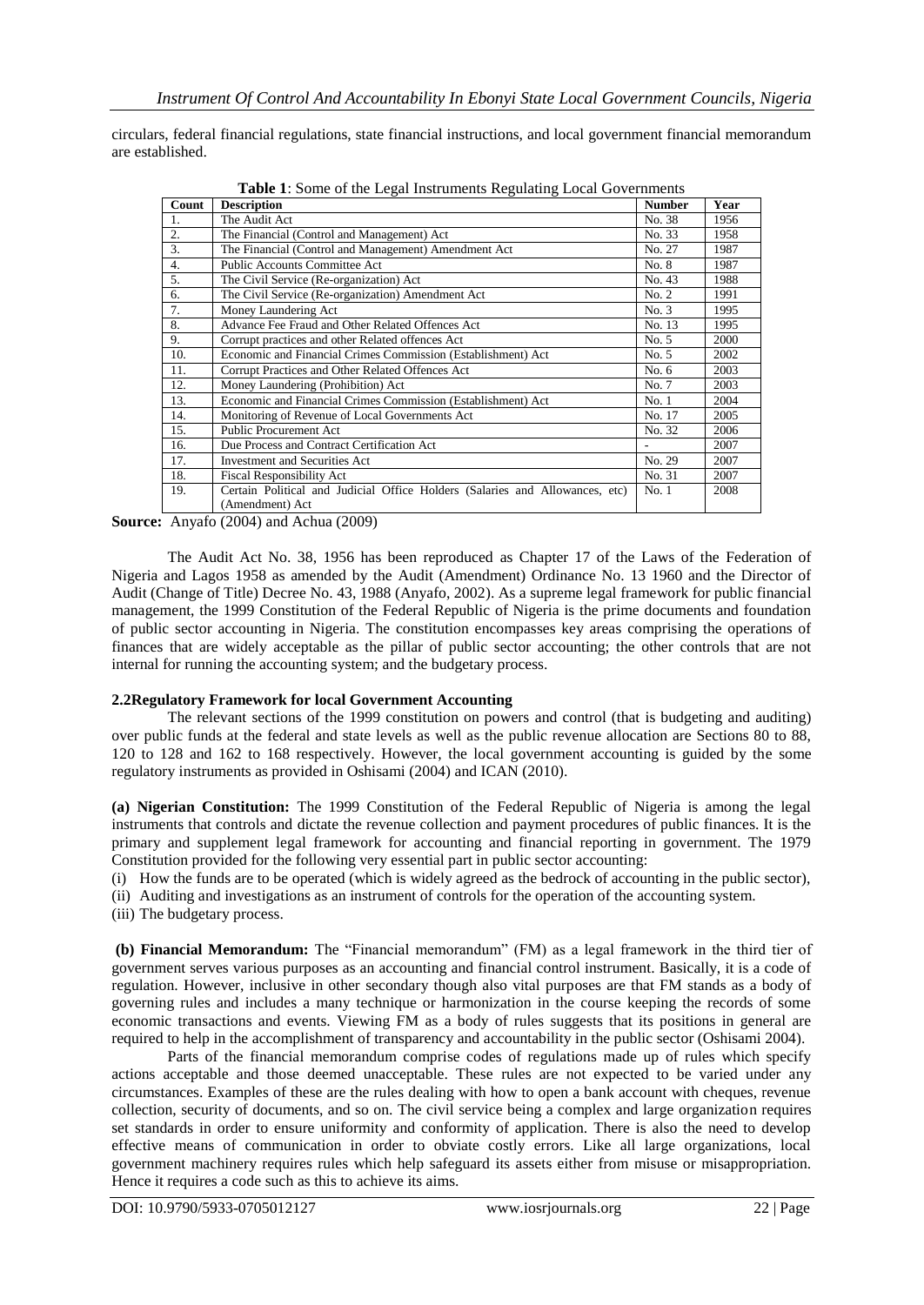Almost every chapter in the Financial Memorandum begins with definitions of the subject matter of the chapter. This is one way of avoiding misconception of the framework that is being laid down. To an undiscerning eye, thus might seem superfluous or even unnecessary but definitions go beyond providing meaning for terms used to delineating authority and scope of responsibilities, also give the nature of their responsibilities. More often than not, accounts officers and other managers who are responsible for effecting, operating or interpreting the provisions of the financial memorandum encounter situations of conflict when interpreting the spirit of its provisions. Sometimes such officers are accused of an inhuman approach to their work and back of initiative.

**(c) Appropriation Acts:** Appropriation Acts are made every year for the purpose, not just for controlling financial and accounting matters, but primarily to cater for issues such as finance as deemed fit for the recurrent expenditure. The bills passed into laws by the legislature are in two categories:

- (i) Money bills, and
- (ii) Other bills (being non-money bills).

A bill as defined in (a) above when passed is known as an Appropriation Act while the one as defined in subsection (b) is a Financial Act (Oshisami, 2004). Appropriation Acts regulate financial matters. They are also enacted each year principally for the appropriation of public moneys for services to be rendered during the year to which it applies.

**(d) The Public Accounts Committee Act 1987 No. 8:** This Act established the Public Accounts Committee to among other things examine the audited accounts of all ministries and extra ministerial departments and the Auditor-General for the Federation's report thereon. It is a committee of the legislature under sub-sections 85(5) and 125(5) of the 1999 Constitution.

**(e) Treasury and Finance Circulars:** They are extra administration instruments that are employed for the amendment or modification of the available provisions of financial regulations, civil service rules and the introduction of new policy guidelines.

**(f) Finance (Control and Management) Act 1958:** This Act governs the management and operation of all government funds. It regulates the accounting system, the books of accounts to be kept and the procedures to be followed in the preparation of accounts and financial statements. It also dictates the principles of valuation of government investment and which securities should form part of government's portfolio. The Act restricts the management of government fund investments to risk minimization and inhibits the Accountant-General of the Federation from pursuing the maximization of rate of return. Section 24 mandates the Accountant-General of the Federation to prepare, sign and present for audit the accounts showing fully the financial position on the last day of each financial year of the Consolidated Revenue Fund (CRF) and of the funds specified in the First Schedule.

#### **2.3. Budgeting in Local Government**

A budget is defined in ICAN (2010) as a statement expressed in monetary terms, produced and approved for a given period of time, usually one year, whose aim is to achieve a set goal. A budget is generally referred as annual estimates in the local government circles. For the fact that there is always shortage of available resources to satisfy the requirements or opportunities that the entity would like to seize, budgeting then becomes the best tool for both decision-making and resources allocation. The annual budgeting procedure can therefore be seen to be perhaps the simple most important decision and control routine from both the organizational and economic points of view. From an organizational perspective, the management is able to plan proper allocation of resources by employing the instrument of estimated revenues and expenditures.

Budgeting set out specific actions for the implementation of plans, programmes and projects by determining the level of resources needed to achieve specific plan objectives and setting out yearly allocations within the overall availability of annual revenue, while setting our performance criteria and control measures (Ugwoke and Onyeanu, 2013). At the budgeting stage of the financial management cycle, the constitution provides a broad framework for accountability carefully weaved around a budgeting process that involves principal public institutions and officers. For instance, Section 8(1) of the Constitution of the Federal Republic of Nigeria 1999 provides that the Chief Executive shall be responsible for the preparation and presentation to each house of the National Assembly / State House of Assembly, at any moment in time within the financial year, estimates of the revenue and expenditure of the federation for the next following financial year.

Budget discipline is the attunement of the budget procedure such that it produces an internally motivated control system. This involves the inculcation in budget operators, of timeliness of response to call circular and other vital information that may be required, the budget officers keeping to a predetermined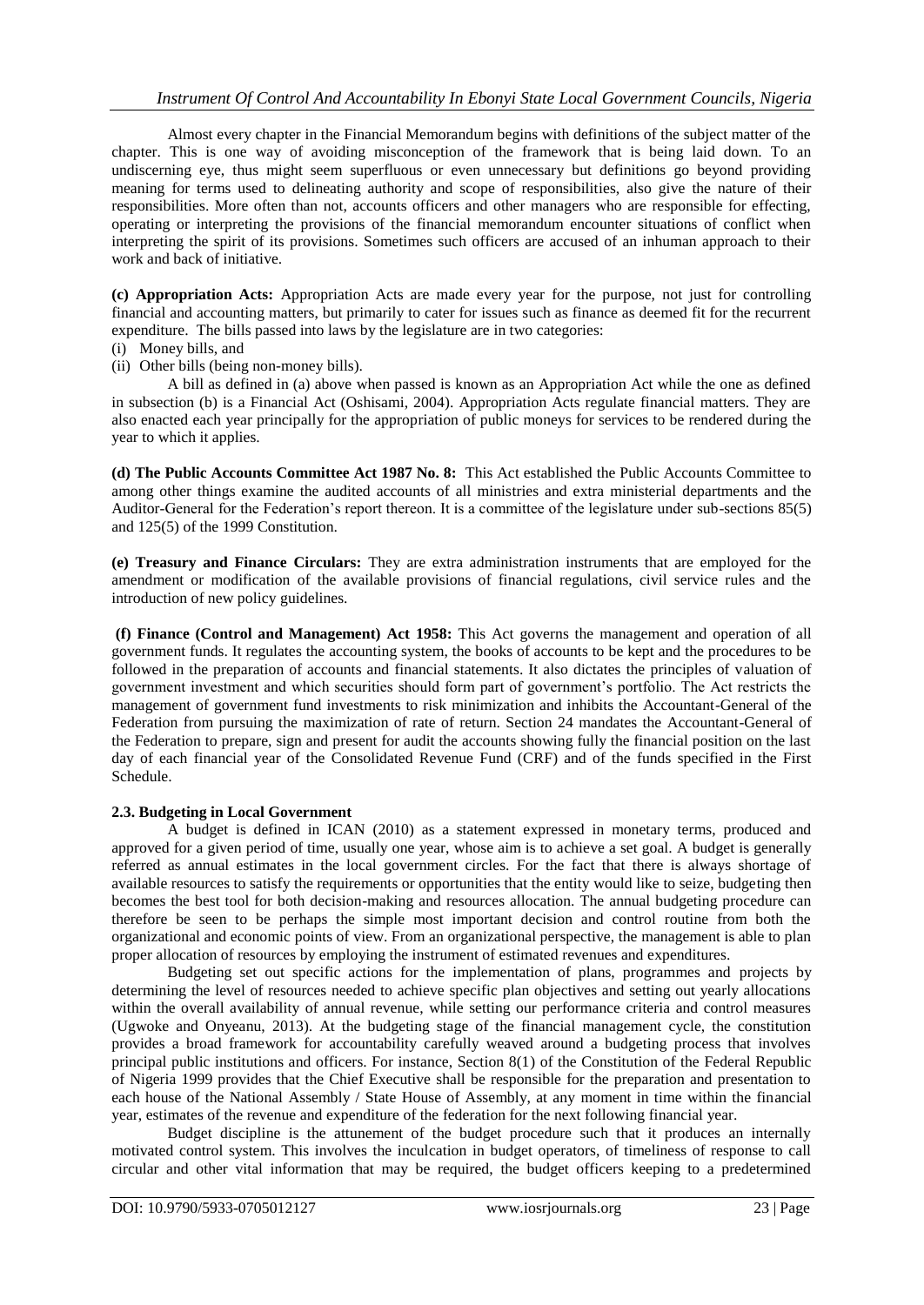calendar, and the executive keeping to overall budget ceilings as mandated by the legislature. In the opinion of Apampa and Oni (2009), there are no stipulations on how the public is to be provided with the information necessary to review budget performance at any level of government in Nigeria. They maintained that there is no legal framework that specifies the format for budget, the necessary documents that should be presented with the budget or how and when to disseminate budget information. In a similar manner, there is no statutory provision concerning the release of information on actual expenditure, purchases, public assets and liabilities. Also, the fiscal policy goal and plans included in the budget failed to include information on the government's intention on attainment of those plans.

In government, the budgetary or appropriation process derives the necessary authority from Funds and Accounts Laws; the Constitution of the Federal Republic of Nigeria, 1999, as amended in January 10, 2011; the relevant Decrees in vogue during the military regime; Local Government laws by various states of the Federation, and the Model Financial Memoranda for Local Governments, Chapter 2.

The Constitution provides for s system of Local Government by democratically elected councils under Section 7(1). To be rest assured of the existence and effective operation of the Local Government Areas, the constitution empower each state to enact enabling laws to provide for the establishment, structure, funds, and the operations of such Local Government Areas. The 1999 Constitution, as amended, specified the functions of Local Government Areas in its Fourth Schedule.

Consequent upon that provision, each State House of Assembly shall pass a bill on local governments of the State to cover the matters provided for in the constitution and submit to the Governor of the State for assent. It is a well known fact that majority of the states in the country, the Federal Capital Territory, Abuja inclusive and Ebonyi State, have passed their Local Government laws. The estimates prepared and laid before the state legislative arm by the state governor would no doubt include those of the Local Government Areas which would be incorporated by the controlling Ministry or Commission. It follows that Local Government Areas are governed through the State House of Assembly Legislation. However, Section 1 (2) of the Model Financial Memoranda for Local Government Areas set the guidance on the objectives of Draft Annual Estimates exercise.

Uchendu, Nwodialor and Obu (2014) cautioned that supplementary estimates should be used as a last resort as the frequency of its use is an apparent `deficiency in the public finance system. It is discernible from above that the budgetary system appears perfect, but the fault in operation lies with those who execute the functions. Those individuals invested with the trust and faith of management of public resources must, of necessity, cultivate budgetary discipline.

#### **2.4. Audit of Local Government Account**

The 1999 Constitution does not recognize the office of the Auditor-General of the Local Governments of the State, unlike was the case under Section 123 of the still-born 1989 Constitution (Anyafo, 2002). Accordingly, the Auditor-General of each State of the Federation is required under the 1999 Constitution to take charge of the audit the third tier of government.

In the course of exercising these duties and functions as contained in the constitution, the Auditor-General should not be compelled to the directive or control of another recognized body or persons. Auditing is the last stage of the instruments of control with regards to financial accountability. Accountability will not be complete without effective auditing. In fact, auditing constitutes an inevitable control mechanism for ensuring proper management of economic resources and for ensuring compliance with prescribed financial policies and regulations in the local government. The financial memorandum provides for the major books of accounts to be kept by the local government treasuries. The auditor is duty bound to examine the books and accounts of the third tier of government to express an opinion whether the accounts give true and fair view of the operations and financial transactions of government.The entire instruments of control in the local government seem to have collapsed. Consequently, there are increases in the mismanagement, scandalous embezzlement, extravagance, wastage, misappropriation, contract abandonment, overprizing of goods/service, salaries padding, capital flights and all other sorts of corruption (Udu, 2013). Therefore, the objective of the local government auditing seems to have been defeated owing to the widespread accusation by the public to the fact that auditors merely express true and fair view without attempting to conform to professional standards, legal requirement and other regulatory framework. Unegbu and Kida (2011) state that the government auditor must satisfy himself that the books and account submitted were prepared in compliance with the statutory provisions and regulations as well as that good accounting principle and practice were followed in their preparation.

### **III. Empirical Review**

Ademola (2003) carried out a study on the fund management and control in the state governments of Nigeria, using Ekiti State Government as the case organization, with the objective of finding out whether there is effective fund management and control of the state government fund. The study adopted the survey design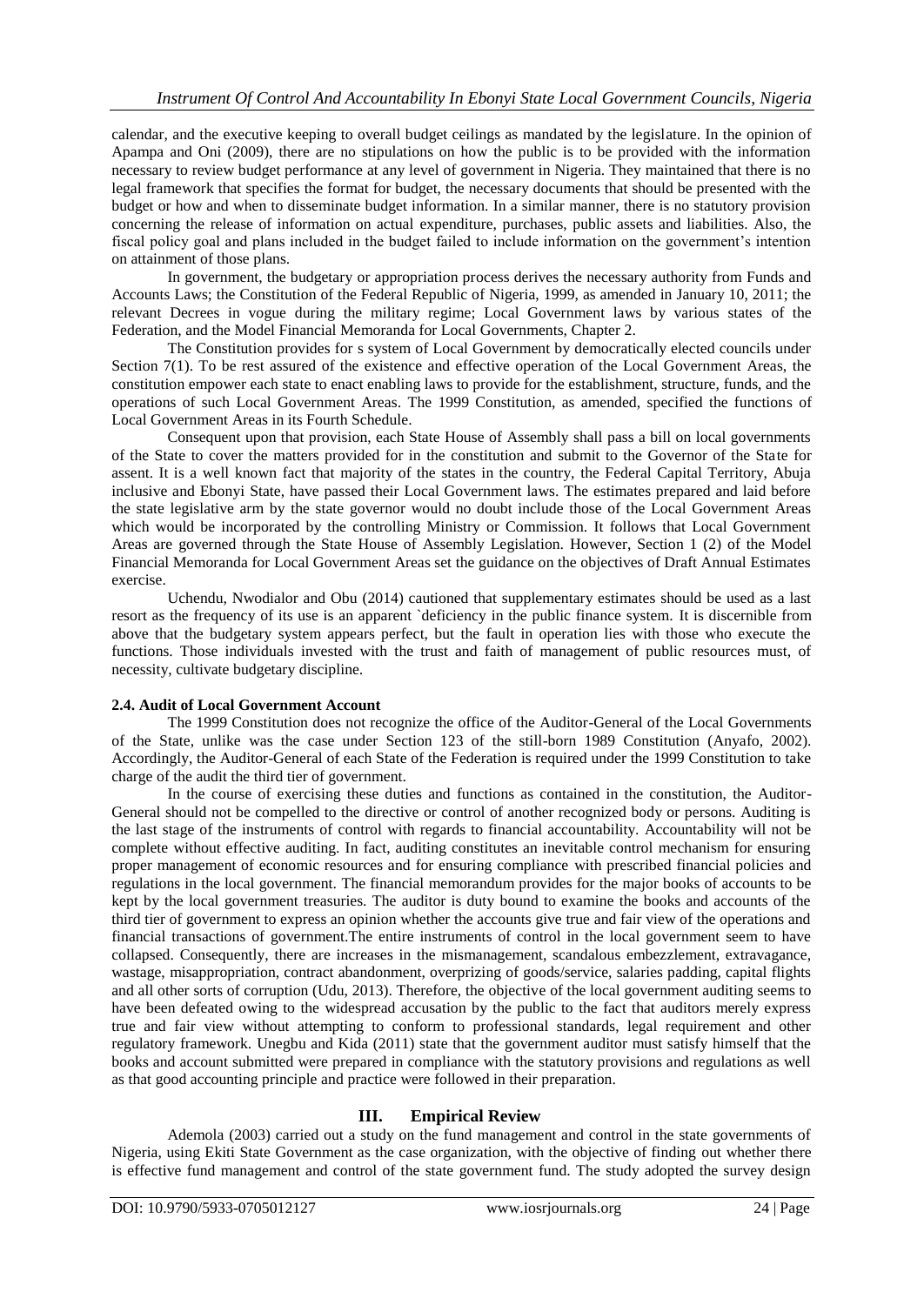using a 21 – item questionnaire. The sample size was 175 respondents drawn from the treasurers, accountants, cashiers and other fund managers in the state. The formulated hypotheses were tested using the Spearman's correlation method. The findings show that there is weak internal control over the state government funds which leads to ineffective fund management; that fund management positively correlated with the procedures and the state government performances.

Also, Emem (2008) carried out a study on public fund management and control in Nigeria using Boki Local Government as the case organization. A survey research design was adopted using 27 questions administered on 75 respondents. The result of the study revealed that the laid down procedures of fund administration are not strictly followed which leads to ineffective fund management in the public settings. Also, there is ineffective fund management caused by weak internal control system in the council as well as collaborations by the public fund administrators.

The study by Coker and Adams (2012) focused on how the third tier of government manage their funds upon the backdrops of the absence of financial autonomy, corrupt practices, and undue interferences in their affairs with basic emphasis in the manner and pattern of joint state-local government accounts are operated that allotted the state government the undeserved right over local government areas. With respect to the methodology, the paper employed the descriptive qualitative analysis technique. The findings revealed that local government areas in Nigeria have been underperforming as a result of the absence of financial autonomy, incessant interference of state governments in local government areas affairs, and so on. The study recommends for a full-fledged financial autonomy to be granted local government councils on issues that are constitutionally assigned to them; and the abrogation of the joint state – local government councils account system.

In another study by Onuorah and Appah (2012) on accountability and prudent financial management in Nigerian public sector, the control of public funds with respect to the manner of account rendition of public office holders as stewards was evaluated. Data was collected from Central Bank of Nigeria Statistical Bulletin for 48 years The findings show that the level of public accountability in Nigeria is not something to write home about due to the non-availability or partially available socio-economic and political information about the activities of government for the governed to assess the performance of their leaders. The study recommends that integrity, transparency and accountability in the management of public funds is of paramount importance if Nigeria is to move higher in the area growth and development. Also, accountability mechanisms and institutions of control need to be solidified to minimize the tempo of corruption in the country.

Uguru and Osuagwu (2012) assess the level of rural development in relation to funds made available to local government councils in Ebonyi State. Using the research instrumentation of questionnaire to collect primary data, the Z-test statistic was employed to test the 3 formulated statistical hypotheses, at 5% level of significance. The findings reveal that the level of infrastructural facilities in the rural communities in Ebonyi State is not commensurate with the available revenue to the local government councils. Also, audit alarms are never raised by the facilitators in the council against irregular or illegal payments by the Chairmen of the Councils. It then recommends that measures should be put in place to guard against fund mismanagement at the third tier of government to be rest assured of the provision of adequate and expected development to the rural communities through the appointment of external audit committees made up of reputable people of integrity from each local government council to monitor its finances and applicant.

The study by Coker and Adams (2012) focused on how the third tier of government manage their funds upon the backdrops of the absence of financial autonomy, corrupt practices, and undue interferences in their affairs with basic emphasis in the manner and pattern of joint state-local government accounts are operated that allotted the state government the undeserved right over local government areas. With respect to the methodology, the paper employed the descriptive qualitative analysis technique. The findings revealed that local government areas in Nigeria have been underperforming as a result of the absence of financial autonomy, incessant interference of state governments in local government areas affairs, and so on. The study recommends for a full-fledged financial autonomy to be granted local government councils on issues that are constitutionally assigned to them; and the abrogation of the joint state – local government councils account system.

Ugwoke and Onyeanu (2013) studied the problems in the principal instrument of control of public sector accounting and financial management in Nigeria. The paper aimed at determining the effectiveness and adequacy of the existing financial authorities. With a robust literature review, the primary data collected from 200 federal public/civil servants was used. The student t-test statistic at 5% level of significance was adopted as the suitable statistical tool to test the 2 formulated null hypotheses. The results indicate that the financial authorities are both ineffective and inadequate. It thus recommends that a substantial review of the existing laws, rules and regulations that guide public sector accounting and financial management be done; and a strengthening of the legal process not only to include very punitive sanctions but also to enforce same timely and exhaustively upon any infringement. Agba, Ocheni and Nnamani (2014) revisited the sources of local government funds and also examined the factors that affect the viability and buoyancy of local government areas as it relates to fiscal federalism in Nigeria. The paper employed the content analysis technique through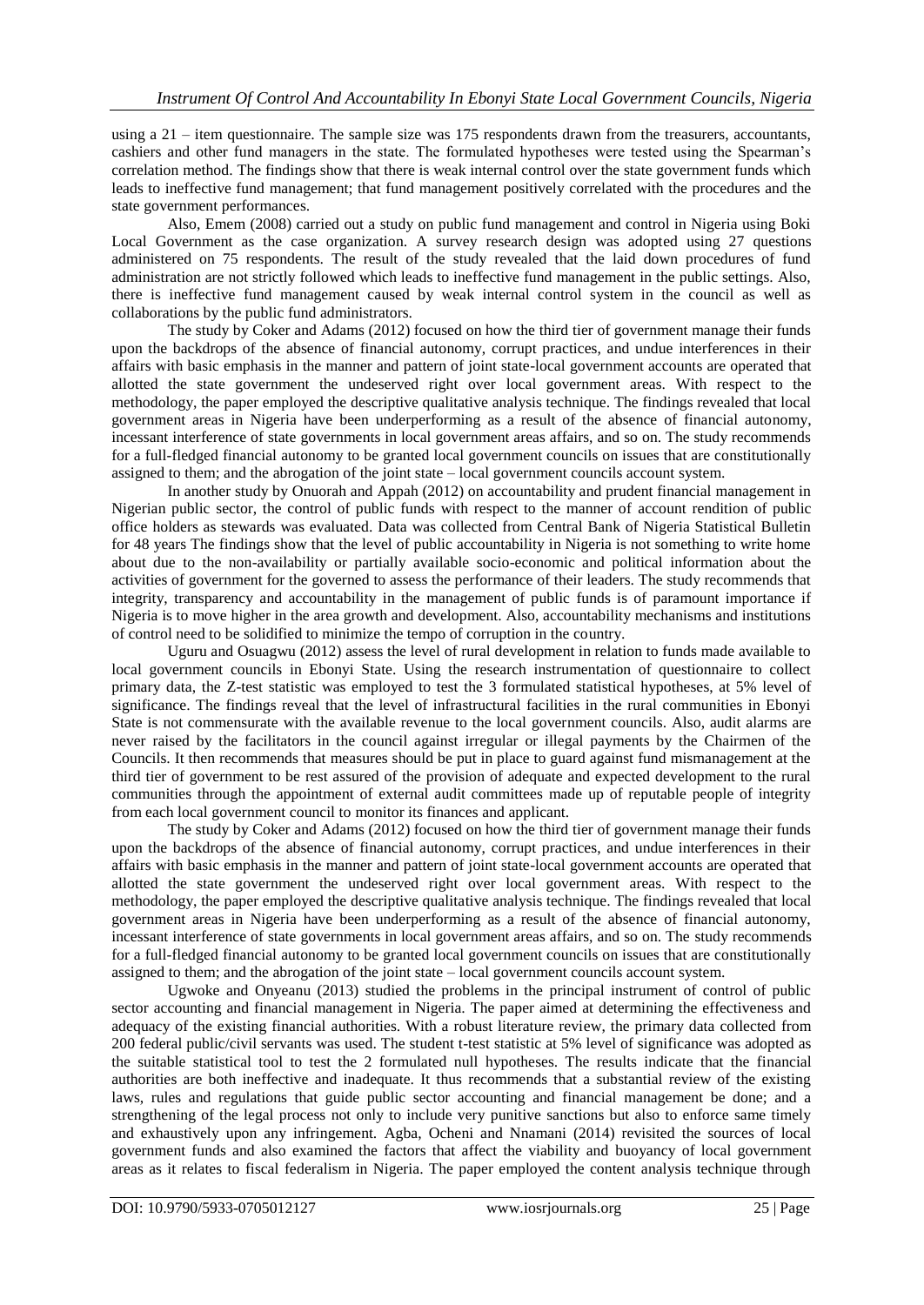review of related literature. The study observed some factors that affect local government fund management to include insufficient and below average performance in budgetary process, bad attitude towards work and lack of skilled manpower, administrative inefficiency, and quest for local government creation, among others. It then recommends that undue interference in the finances of local governments should reduce their grip of control and how they direct the LGAs to spend their funds through programmes and projects that are handed down to them.

Murana (2015) examines the sources of local government funds in Nigeria and evaluated the workable financing opportunities that are within the purview of local government areas in Nigeria. The study employed primary data through face-to-face interviews and observations. Using library research and content analysis, the study made the following findings: that the ideals of fiscal autonomy in the LGAs in Nigeria has been mortgaged; that structural and institutional problems have rendered the LGAs helpless on issues of revenue generation. It then recommends that mechanism should be put in place to promote transparency and accountability. Again, statutory allocation should be reviewed upward in favour of LGAs.

It was observed from all the empirical studies reviewed that there is need for the improvement of the ardency of the internal control over public funds in order to achieve the set objective for which they were created. While, Ugwoke and Onyeanu (2013) studied the problems in the principal instrument of control of public sector accounting and financial management in Nigeria, however, it was observed that none of the studies examined the effect of instrument of control on public accountability in Ebonyi State Local government Councils.

#### **IV. Methodology**

The research design to be adopted in a research depends on the relevant discipline areas (Benbasat, Godlstein and Mead, 1987), the phenomenon being studied (Morgan and Smirchich, 1980; Benbasat and Zmud, 1999) and the feasibility of the research (Cooper and Schindler, 2003). Different research design exists but this study adopted the cross-sectional survey design. In this type of research design, observations are made at one or more points in time and a measuring scale called rating scale or checklist is used to record the observations made (Hassan, 1995, and ICAN, 2010). The cross-sectional design was adopted given the issues identified in the literature and considering the topic under study with regards to objective of the study. This is aimed at identifying variables and their relationship to one another. The study was mainly field study aimed at gathering the responses of the respondents from the Local Government Councils in Ebonyi State.

The population of the study consists of the senior staff of the Local Government Areas in Ebonyi state. The sample size of 374 staff of the 13 Local Government Councils in Ebonyi State was determined using Taro Yamane's formula. The instrument used for data collection in the study was a 5-point Likert scale questionnaire.

*Hypothesis*: There is no significant effect of instrument of control on the public accountability in Ebonyi State. The hypotheses were tested using the Binary Logit Regression with the Statistical Package for Social Sciences (SPSS) software at 5% level of significance.

| <b>Table 1:</b> Logit Regression Result |                                 |                                       |                                  |            |         |  |
|-----------------------------------------|---------------------------------|---------------------------------------|----------------------------------|------------|---------|--|
|                                         | Observed                        | Predicted                             |                                  |            |         |  |
|                                         |                                 | Public Accountability in Ebonyi State |                                  | Percentage |         |  |
|                                         |                                 |                                       | <b>Local Government Councils</b> |            | Correct |  |
|                                         |                                 |                                       | Disagreed                        | Agreed     |         |  |
| Step 0                                  | Public Accountability in Ebonyi | Disagreed                             |                                  |            |         |  |
|                                         | Government<br>State<br>Local    | Agreed                                |                                  | 273        | 100.0   |  |
|                                         | Councils                        |                                       |                                  |            |         |  |
|                                         | <b>Overall Percentage</b>       |                                       |                                  |            | 97.5    |  |

## **V. Results and Discussions**

a. Constant is included in the model.

b. The cut value is .500

| Variables in the Equation |          |       |                       |        |    |      |        |
|---------------------------|----------|-------|-----------------------|--------|----|------|--------|
|                           |          |       | $C$ $\Gamma$<br>.تــر | Wald   | Df | Sig. | Exp(B) |
| Step 0                    | `onstant | 3.664 | .383                  | 91.603 |    | .000 | 39.000 |

**Source:** Author's Binary Logit Regression Calculation

**Table 2**: Omnibus Tests of Model Coefficients

|        |              | Chi-square | df          | Sig. |
|--------|--------------|------------|-------------|------|
| Step 1 | Step         | 20.537     | 10          | 025  |
|        | <b>Block</b> | 20.537     | 10          | 025  |
|        | Model        | 20.537     | $^{\circ}0$ | 025  |

**Source:** Descriptive Statistics from Table 10